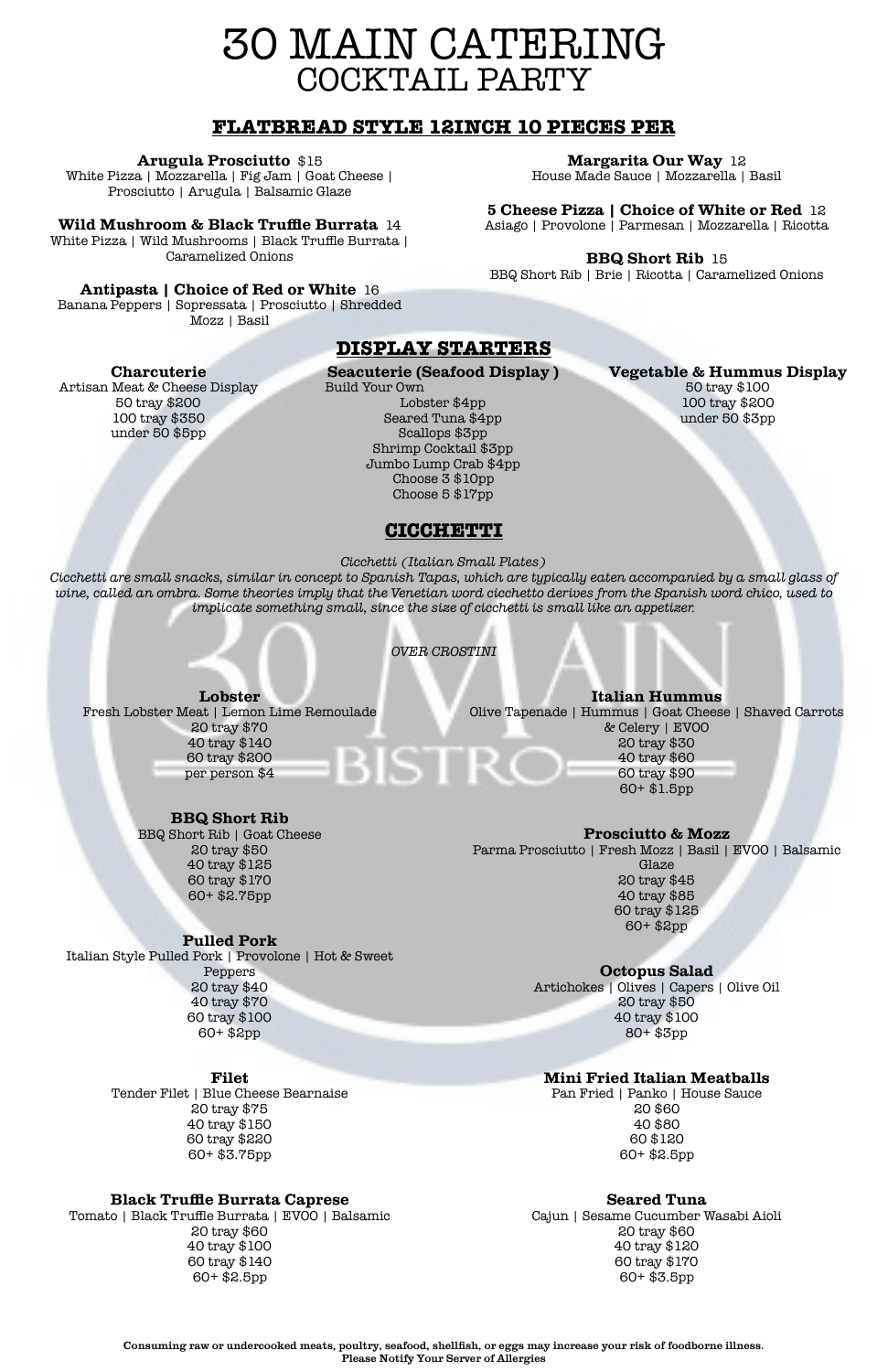# **FROM THE FRYER**

**Calamari** \$3pp Mixed with Tempura Hot & Sweet Peppers | Served with Chipotle Aioli

**Bacon Wrapped Scallops** \$3pp

# **Bacon Wrapped Shrimp** \$2pp Cocktail Aioli

# **Coconut Coated Chicken Tenders with Shredded Coconut and a Malibu Rum Batter** \$2.5pp

**Paella Croquettes with Shrimp and Chorizo** \$3pp

# **Malibu Coconut Shrimp** \$2pp

5 Shrimp Battered with Coconut & Malibu Rum | Sweet Chilli Lime

**Zucchini Sticks** \$2 Tempura Battered | Served with Ranch

**Cheese Steak Egg Rolls** \$2pp

**Chicken Cordon Bleu Bites with Smoked Ham and Swiss and Lightly Breaded** \$2.5

**Chicken Fingers & Fries** \$3pp

**Wings** \$2pp

**Coconut Shrimp** \$2pp

**Vegetable Spring Rolls** \$1.5pp

**SLIDERS**

**Roast Pork** \$2pp

**Prime Rib** \$4pp

**Short Rib** \$4pp

**Beef** \$3pp

**Chicken** \$2.5pp

**Vegetbale** \$2pp

# **ARTISAN HORS D'OEUVRES**

**Smoked Salmon Canape** \$3pp

**Jumbo Lump Mini Crab Cakes** \$4pp Gluten Free Crab Cakes | Served with Cocktail Sauce, Chipotle Aioli, Tartar, & Sweet Chili Sauce

**Phyllo Wrapped Asparagus** \$3pp Wrapped with Prosciutto | Stuffed with Provolone

**Tomato bruschetta** \$2pp

**Crab Stuffed Mushrooms** \$3pp Fresh Mushrooms | House Made Crab Mix | Porcini Glaze

**Sausage Stuffed Mushrooms** \$2pp

**Caesar Roll Ups** \$2.5pp Parmesan Wrapped with Crispy Romaine Wrapped & Caesar Drizzle

**Caprese skewers with balsamic reduction** \$2pp

**Mini Wedges** \$pp With Bacon & Blue Cheese Crumbles

**Grilled Lamb Lollipops** \$4pp

**Baby Spinach and Artichoke Quiche** \$2.5pp

**Aged Gruyere and Summer Leek Tart** \$3pp

**Asparagus Florets and Aged Gruyere Quiche** \$2.5pp

**Fire Roasted Red Pepper and Fresh Goat Cheese Quiche** \$2.5pp

**Mediterranean Ratatouille Tart** \$2.5pp

**Braised Short Rib Wrapped in Applewood Smoked Bacon** \$3pp

**Malibu Coconut Lobster Lollipop** \$3pp

**Braised Short Rib Pierogi** \$2.5pp

**Mini Cubans** \$2.5pp

**Peking Duck Ravioli Dusted with Sesame Seeds and Panko Bread Crumbs** \$3pp

**Mini Apple Brie Grilled Cheese** \$2.5pp

# **SKEWERS**

**Shrimp & Filet Skewers** \$5pp

**Vegetable Skewers** \$2pp

**Sesame Chicken Skewers** \$2pp Thai Chili Sauce

Consuming raw or undercooked meats, poultry, seafood, shellfish, or eggs may increase your risk of foodborne illness. Please Notify Your Server of Allergies